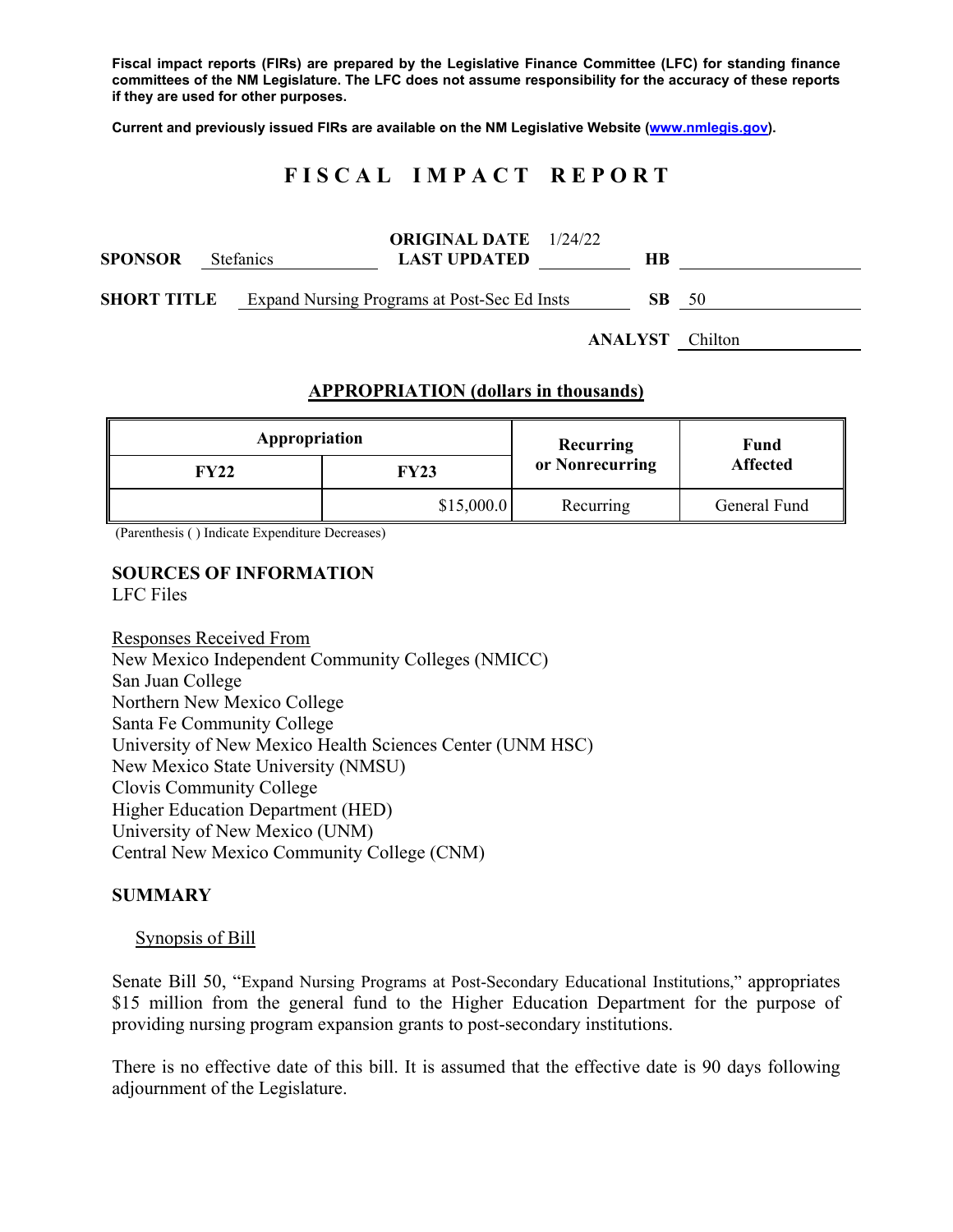## **FISCAL IMPLICATIONS**

The appropriation of \$15 million contained in this bill is a recurring expense to the general fund. Any unexpended or unencumbered balance remaining at the end of FY23 shall revert to the general fund. Although SB50 does not specify future appropriations, establishing a new grant program could create an expectation that the program will continue in future fiscal years, therefore this cost is scored as recurring.

### **SIGNIFICANT ISSUES**

According to the New Mexico Independent Community Colleges and Santa Fe Community College:

Reports from the Department of Workforce Solutions indicate that New Mexico has been facing a nursing shortage for several years. Since 2020, the pandemic has exacerbated the problem. In fact, recent media reports show that New Mexico is one of six states in which the President has deployed military medical teams to hospitals to assist in providing essential services. (https://www.cnbc.com/2022/01/13/omicron-biden-deploysmilitary-medical-personnel-to-hospitals-in-six-states.html) New Mexico is facing a critical shortage of nurses and other health professionals.

Nursing programs at New Mexico's public post-secondary institutions are at capacity based on current budgets. In order to expand, nursing programs primarily need:

- Increased number of nursing faculty positions in order to serve more students.
- Increased nursing faculty salaries to reduce the number of nursing faculty leaving to take nursing positions in hospitals, particularly high paying traveling nurse positions.
- Financial support for innovative ways to expand options for clinical placements required as a part of nursing programs. (E.g. travel and housing/meal stipends so students can take clinical assignments away from their home community – sometimes even out-of-state.)
- Funds to buy more simulation equipment to serve more students.
- Funds to renovate additional classrooms into spaces suitable for nursing instruction.

The \$15 million appropriation contained in SB50 will provide an opportunity for college nursing programs to address these issues and to expand the number of students in the nursing pipeline.

According to HED, "The 2021 Second Special Session Appropriation Act (HB2, Being Laws 2021SS, Chapter 4) transferred, but did not appropriate, \$15 million (\$15,000,000) of federal coronavirus relief funds to NMHED Program Development Enhancement Fund for the purpose of expanding enrollment in and graduation from nursing programs at state higher education institutions. The General Fund appropriation in SB50 is distinct from the federal funds available within the Appropriation Contingency Fund (subject to appropriation by the Legislature). As such there are no restrictions or federal reporting requirements for the funds appropriated in SB50…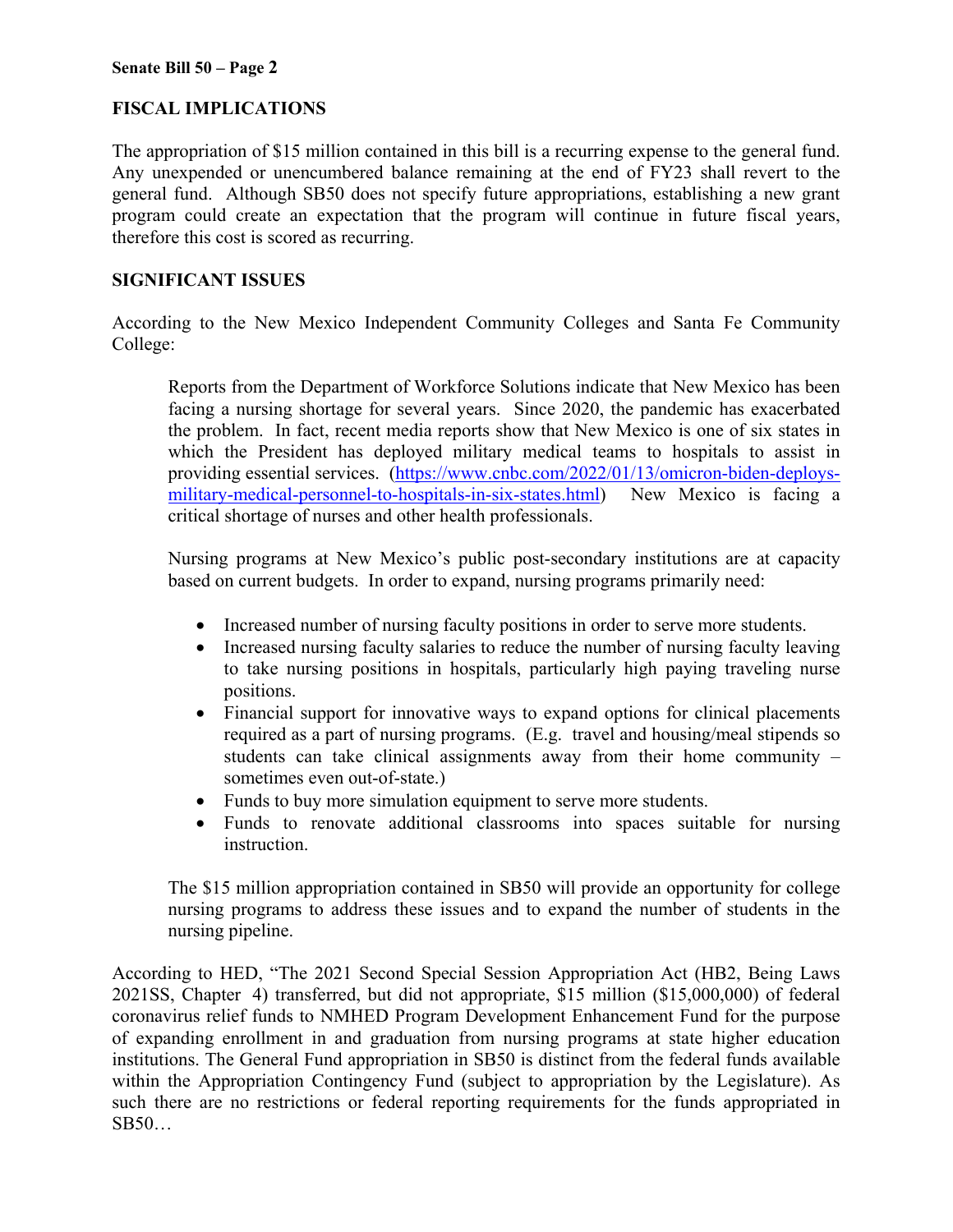"Recurring funding for nursing programs through the Research and Public Service (RPSP) process are part of the FY23 Executive Recommendation of \$11,420,500. This appropriation would be in addition to the funds already incorporated in the General Appropriation Act."

NMSU notes that "This bill will provide funding to the School of Nursing to support undergraduate (and possibly graduate) nursing education. It is anticipated that the NMSU SON will be allowed to apply for funding to support new faculty salaries, faculty salary increases, and program-related expenses that have the potential to increase graduation rates and success on the NCLEX-RN exam. The School of Nursing also supports the inclusion of student stipends to pay for tuition, fees, books, uniforms, living expenses, cost of NCLEX-RN exam and licensing, as well as funding to nursing programs so that they can remove any tuition differentials that increase the cost of attendance."

Clovis Community College comments that "Three significant issues are relevant in this rural community in the eastern side of the state. The first is hospital nursing shortages, the second is educational nursing shortages, and the third is the number of potential students in the pipeline.

"The Covid-19 Pandemic has had a significant negative impact to hospitals. Currently, the main hospital in the area, Plains Regional Medical Center-Clovis is utilizing 25-30 travel nurses to fill staff shortages. It became very easy for seasoned nurses to travel into Texas where nurses are paid at a significantly higher pay scale, and these positions mean a significant negative fiscal impact to the hospital as well as the local community. That leaves the community to a 'grow your own' situation where these vacancies will be filled by the graduates of the nursing program at Clovis Community College."

CNM, which states that it has one of the larger nursing programs in the country, reports that "Programmatic growth is possible but would require additional administrative and operational support personnel to achieve significant expansion goals. In particular, there is a strong need for significant recurring funding for nursing programs in our state. SB50 would be a small step towards this end."

CNM (as most other respondents) has needs that would be addressed by the funding proposed, including:

- "Additional funding to create a coordinated system of regional clinical placements required as a part of nursing programs in collaboration with other institutions, based on a model like the Arizona Clinical Education Consortium (AzCEC). Coordination among institutions and providers for clinical placements has been identified by CNM Nursing as one of the most pressing challenges affecting programmatic growth. Clinical placements are one of the most significant bottlenecks for programmatic growth.
- Restoring funding to New Mexico Center for Nursing Excellence's Action Coalition (NMNEC) to fund membership fees, a NMNEC curricular expert and an ATA to continue the curricular review, organize and facilitate committee meetings, and provide ongoing NMNEC specific faculty development.
- Increasing the number of nursing faculty positions, staff and administration to shore up our programs, serve more students and begin building additional capacity.
- Increasing nursing faculty salaries to help retain and recruit nursing educators.
- Funding to purchase specialized clinical equipment to serve more students.